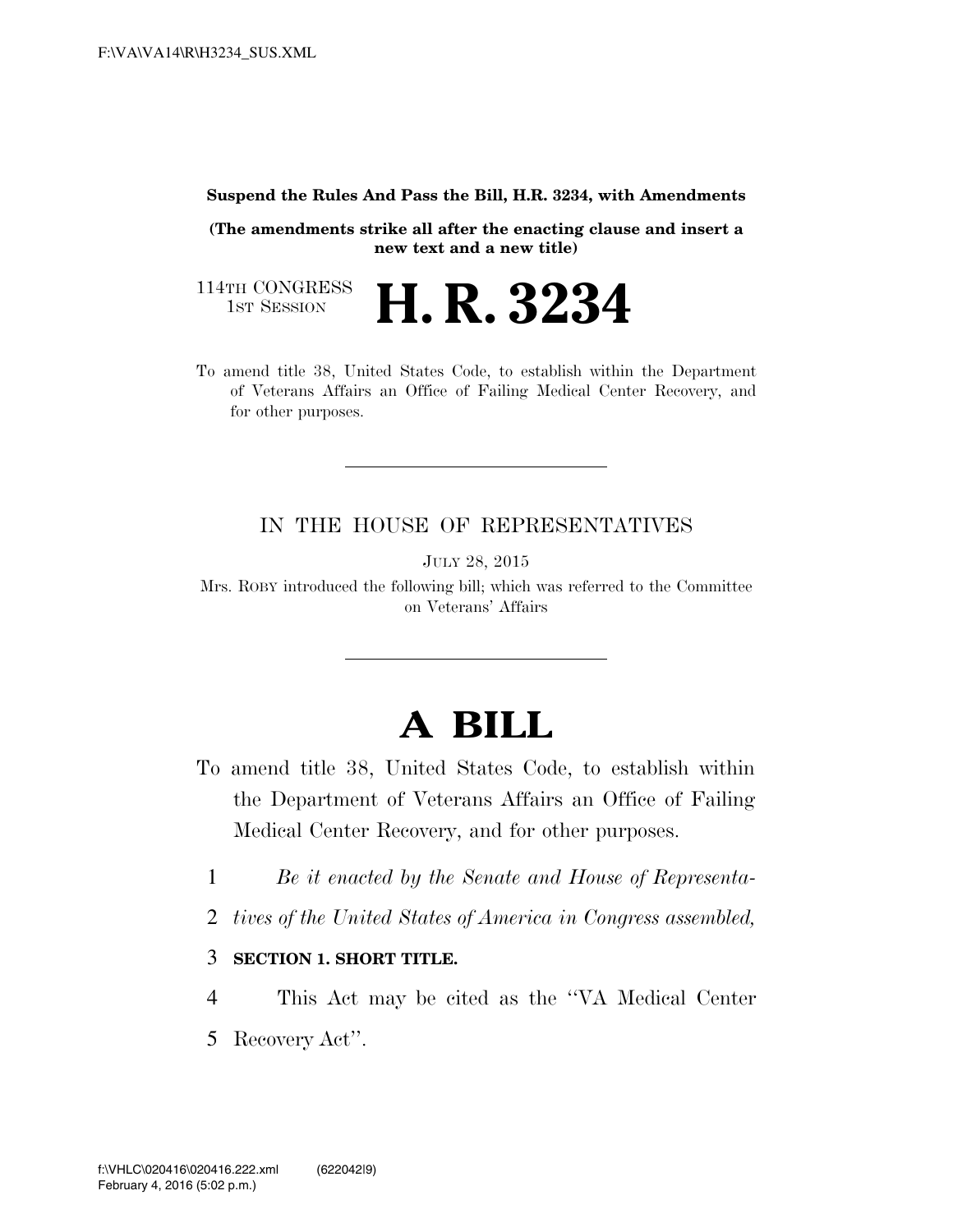**SEC. 2. EVALUATION AND IMPROVEMENT OF MEDICAL CENTERS.**  (a) UNDERPERFORMING MEDICAL CENTERS.— (1) IN GENERAL.—Chapter 73 of title 38, United States Code, is amended by inserting after section 7311A the following new section: **''§ 7311B. Evaluation and improvement of medical centers**  9 "(a) IDENTIFICATION OF UNDERPERFORMING MED- ICAL CENTERS.—(1) Not later than 15 days after the end of each fiscal quarter, the Secretary shall publish in the Federal Register and on a publically available, searchable Internet website of the Department a compilation of key health metrics for each medical center of the Department. ''(2) On a semiannual basis, the Secretary shall de- termine, under the key health metrics, whether each med- ical center of the Department is satisfactory or underper-forming.

 ''(b) RAPID DEPLOYMENT TEAMS.—(1) Not later than 30 days after the date on which the Secretary identi- fies a medical center as an underperforming medical cen-22 ter under subsection  $(a)(2)$ , the Secretary shall deploy a rapid deployment team to the medical center to ensure that the medical center achieves satisfactory performance as quickly as practicable.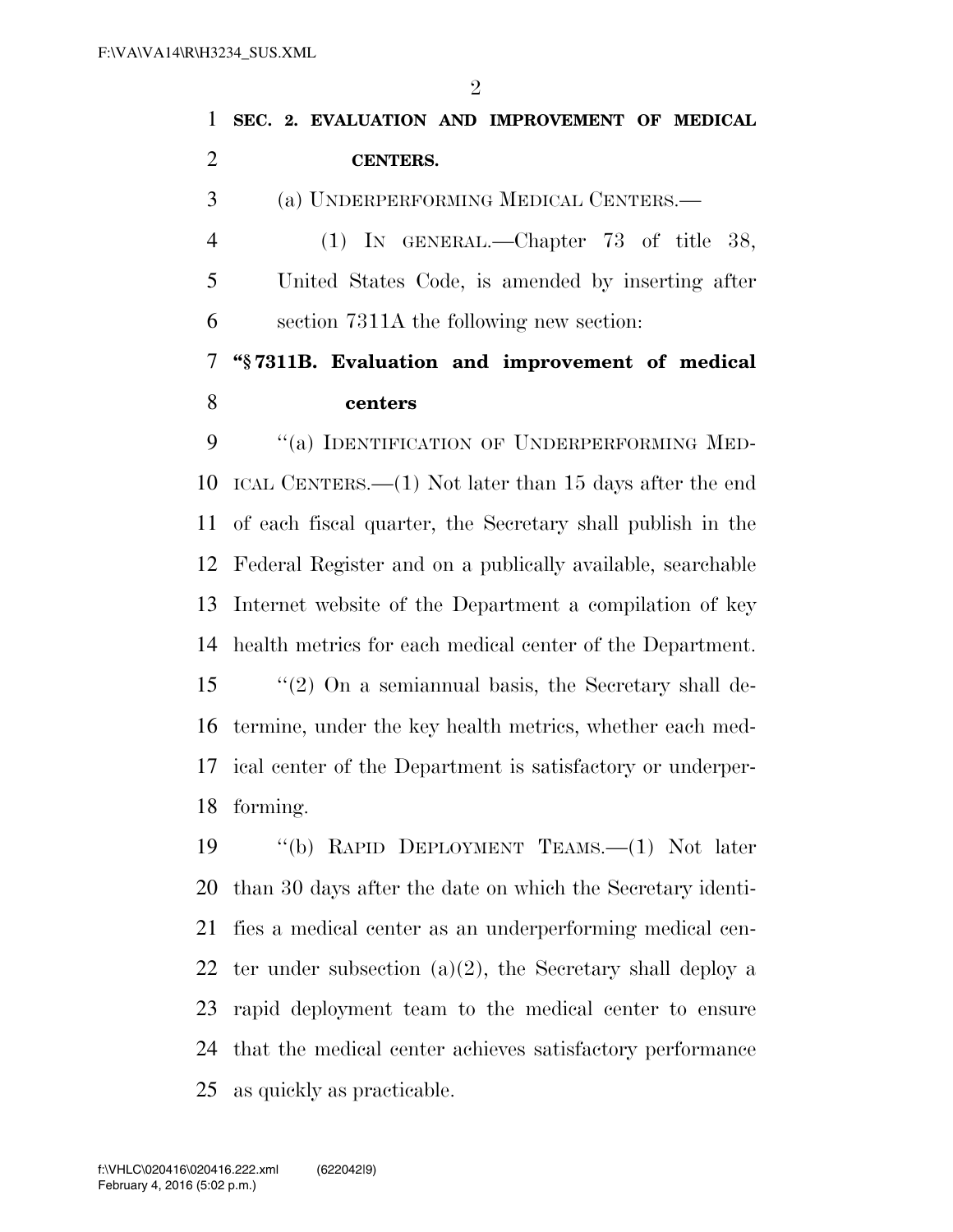| $\mathbf{1}$   | $(2)$ Each rapid deployment team deployed to an         |
|----------------|---------------------------------------------------------|
| $\overline{2}$ | underperforming medical center under paragraph (1)      |
| 3              | shall—                                                  |
| $\overline{4}$ | "(A) identify the areas of the medical center           |
| 5              | that require improvement, including with respect to     |
| 6              | the procedures of the medical center, inefficiencies of |
| 7              | the medical center, and whether the medical center      |
| 8              | follows directives and best practices;                  |
| 9              | "(B) establish a remediation plan to improve            |
| 10             | the performance of the medical center;                  |
| 11             | $\lq\lq$ (C) review and assesses the status of any-     |
| 12             | "(i) disciplinary actions taken at the med-             |
| 13             | ical center;                                            |
| 14             | "(ii) recommendations made by the Inspec-               |
| 15             | tor General of the Department applicable to the         |
| 16             | medical center; and                                     |
| 17             | "(iii) findings made by the Comptroller                 |
| 18             | General of the United States applicable to the          |
| 19             | medical center; and                                     |
| 20             | $\lq\lq$ (D) provide training to the director and staff |
| 21             | of the medical center with respect to carrying out      |
| 22             | such improvements.                                      |
| 23             | $\cdot$ (3) The Secretary shall ensure that—            |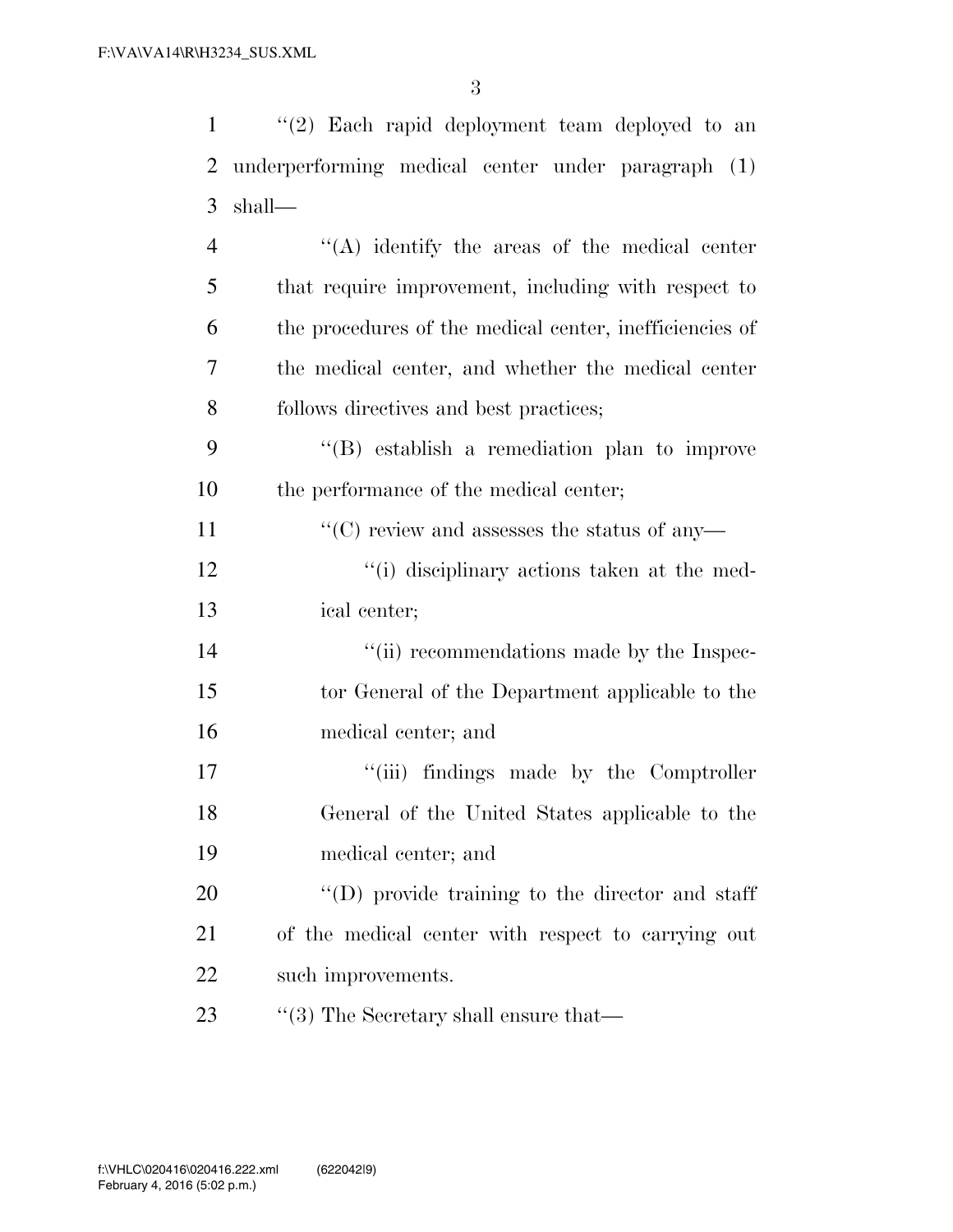| $\mathbf{1}$   | $\lq\lq$ the director of each underperforming med-       |
|----------------|----------------------------------------------------------|
| $\overline{2}$ | ical center carries out the remediation plan under       |
| 3              | paragraph $(2)(B)$ ; and                                 |
| $\overline{4}$ | "(B) the rapid deployment team has access to             |
| 5              | all facilities and all electronic systems, records, re-  |
| 6              | ports, audits, reviews, documents, papers, or other      |
| 7              | materials the rapid deployment team determines           |
| 8              | necessary to carry out this subsection.                  |
| 9              | "(4) Each rapid deployment team deployed to an           |
| 10             | underperforming medical center under paragraph (1) shall |
| 11             | consist of-                                              |
| 12             | "(A) subject matter experts with experience              |
| 13             | $in-$                                                    |
| 14             | "(i) customer service training;                          |
| 15             | "(ii) increasing the efficiency of organiza-             |
| 16             | tions;                                                   |
| 17             | "(iii) clinical care specific to the areas in            |
| 18             | which the underperforming medical center re-             |
| 19             | quires improvement; and                                  |
| 20             | "(iv) any other areas that the Secretary                 |
| 21             | determines appropriate to improve the under-             |
| 22             | performing medical center; and                           |
| 23             | $\lq\lq (B)$ an employee of the Office of the Inspector  |
| 24             | General of the Department.                               |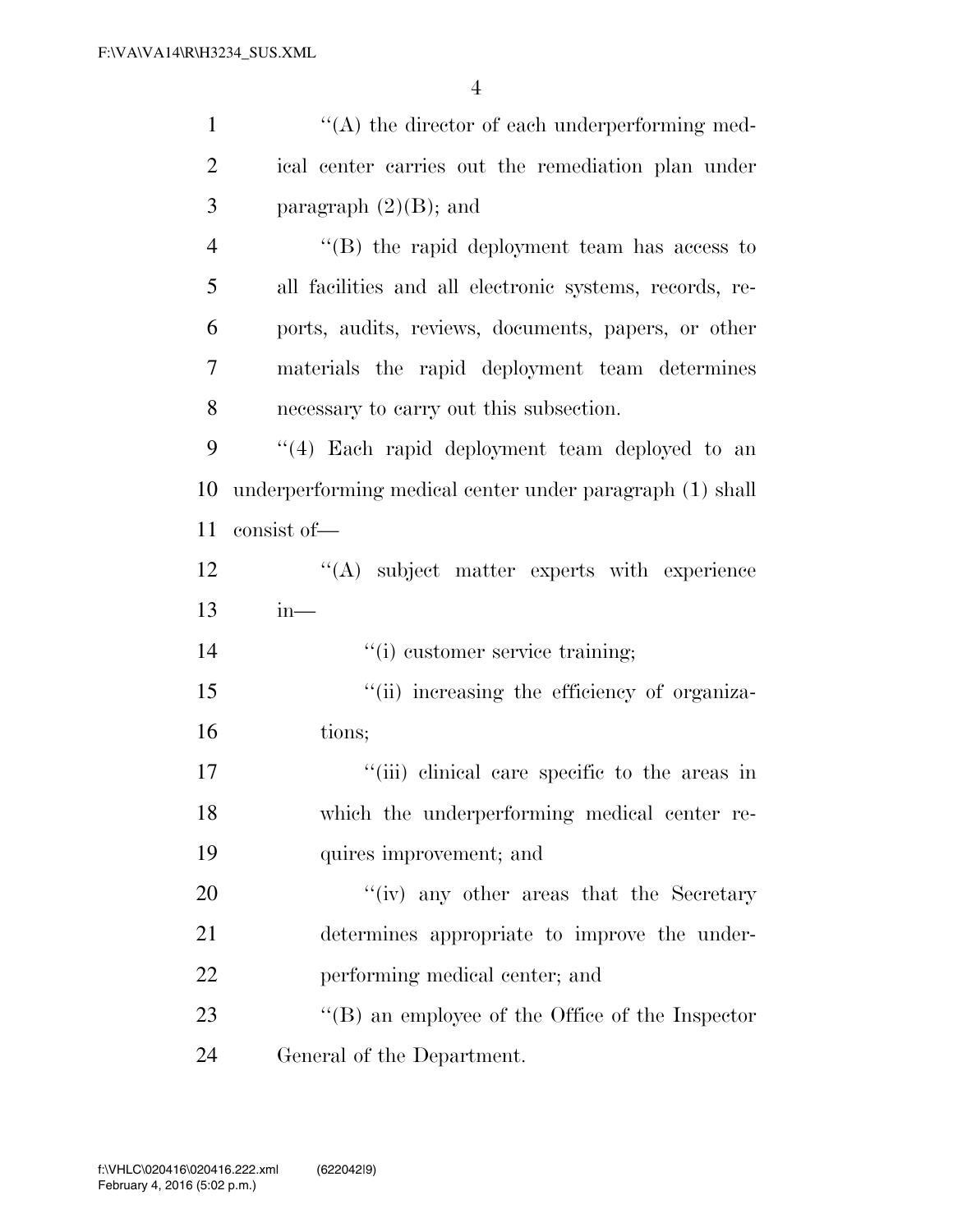''(5) To the extent practicable, each rapid deployment team shall include process improvement subject matter ex- perts from the Veterans Experience Office of the Depart-ment.

 ''(6) The Secretary shall determine the duration of the deployment of a rapid deployment team under para-graph (1).

8 "(c) INVESTIGATIONS AND WHISTLEBLOWER PRO- TECTIONS.—(1) The Inspector General of the Department shall prioritize investigations relating to underperforming medical centers.

 ''(2) The Office of Accountability Review shall prioritize investigations of whistleblower retaliation relat-ing to underperforming medical centers.

 ''(d) QUARTERLY REPORTS.—On a quarterly basis, the Secretary shall submit to Congress a report that in- cludes, with respect to the quarter covered by the report— 18 ''(1) each identification of an underperforming

medical center made by the Secretary;

 ''(2) the actions taken by the Secretary and rapid deployment teams with respect to improving underperforming medical centers; and

23 ''(3) an update on any progress made by each underperforming medical center, including whether the underperforming medical center is carrying out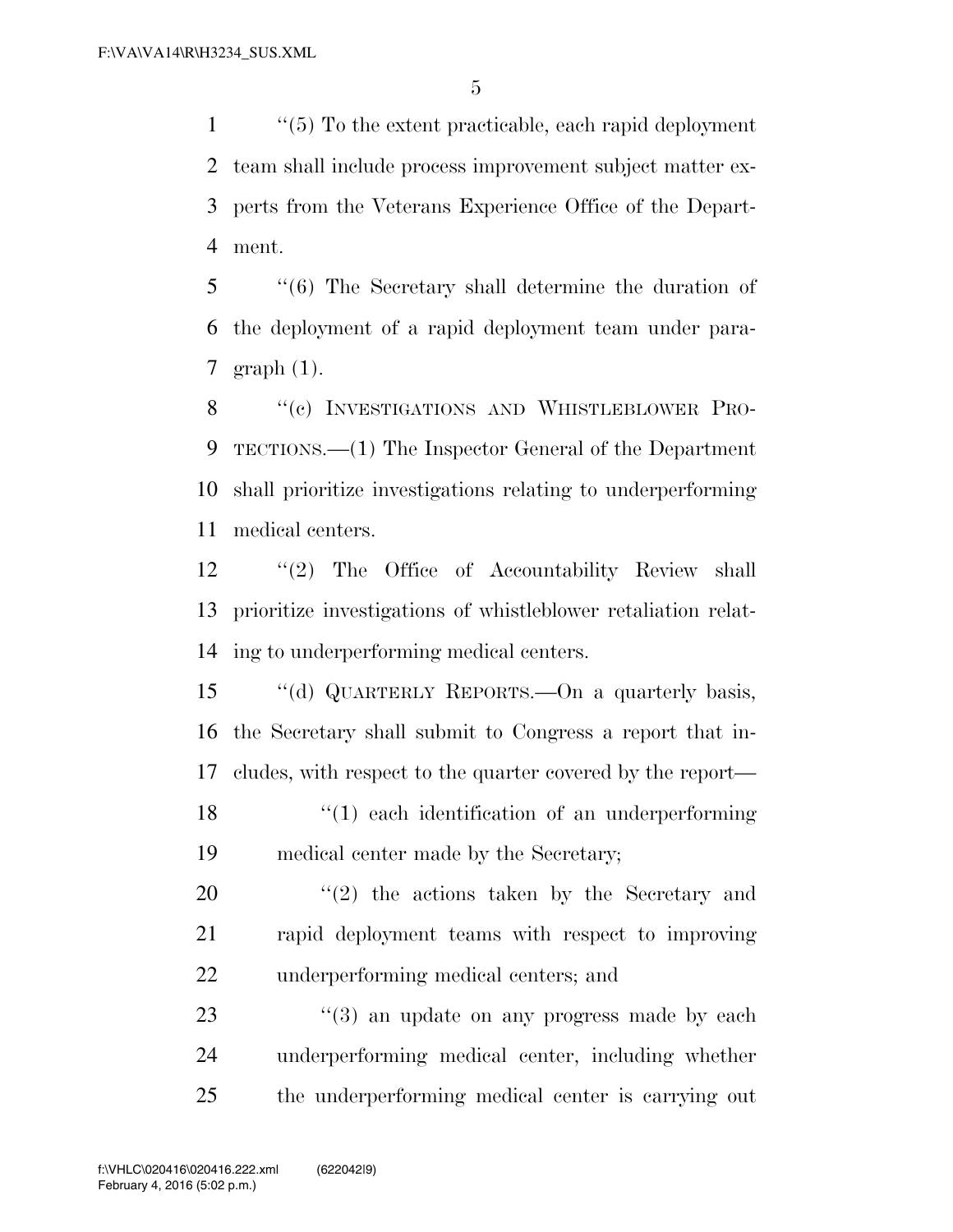the remediation plan pursuant to subsection 2 (b)(3)(A). ''(e) RELATIONSHIP TO QUALITY ASSURANCE AND NATIONAL QUALITY MANAGEMENT OFFICER.—The re- quirements of this section are in addition to any require- ments under sections 7311 and 7311A of this title. ''(f) DEFINITIONS.—In this section: 8 "(1) The term 'underperforming medical center' means a medical center of the Department that the Secretary determines is underperforming under sub-11 section  $(a)(2)$ .  $\frac{1}{2}$  The term 'key health metrics' means the following: ''(A) The Strategic Analytics Improvement and Learning (commonly referred to as 'SAIL') data used by the Department (or such suc- cessor data metric). 18 ''(B) An evaluation system established by the Secretary based on the total data described in subparagraph (A) to determine whether the performance of a medical center is satisfactory or underperforming and requires remediation pursuant to this section.''.

24 (2) CLERICAL AMENDMENT.—The table of sec-tions at the beginning of chapter 73 of such title is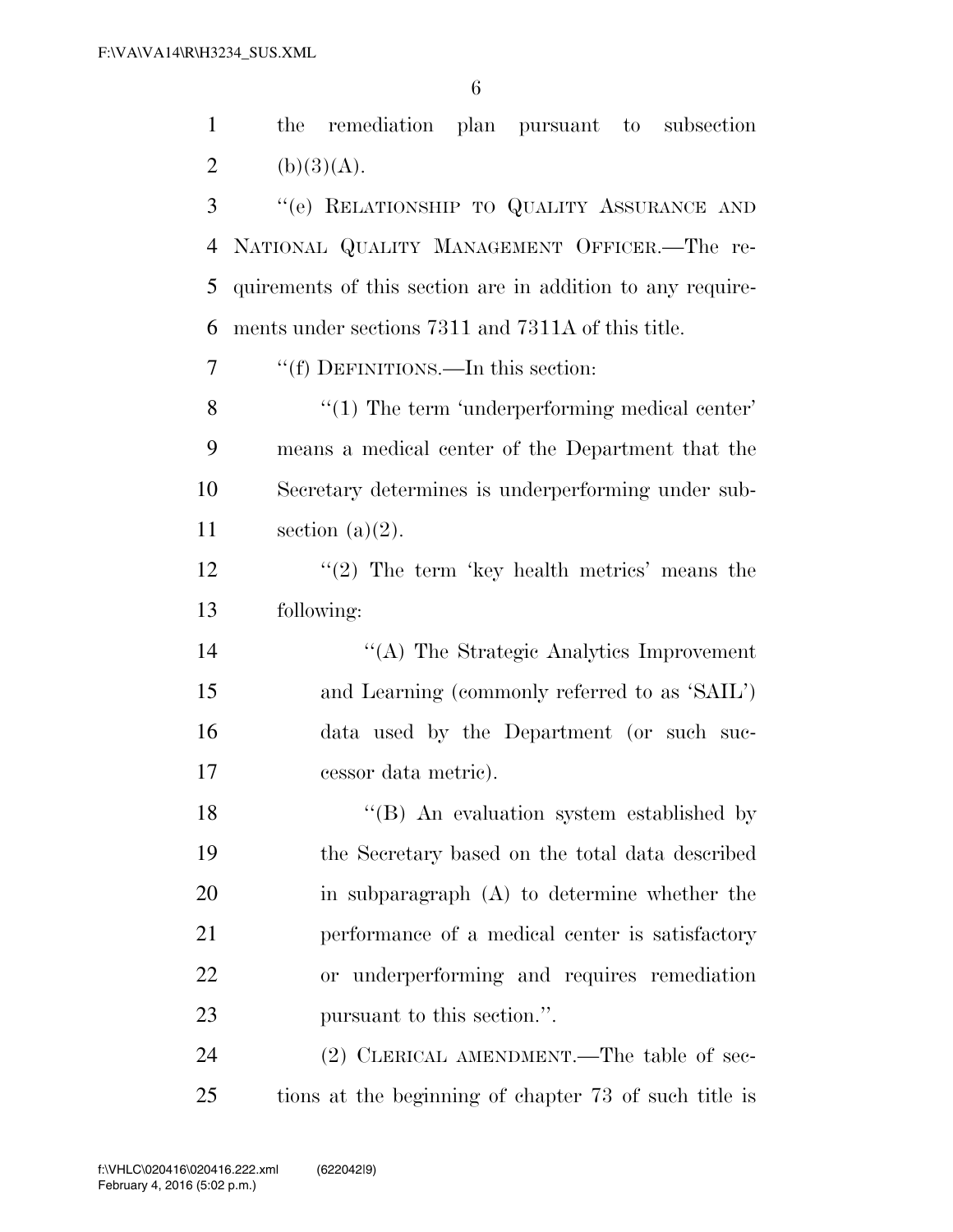- amended by adding after the item relating to section
- 7311A the following new item:

''7311B. Evaluation and improvement of medical centers''.

 (b) INITIAL KEY HEALTH METRICS PUBLICATION.— The Secretary shall publish the initial key health metrics under section 7311B(a)(1) of title 38, United States Code, 6 as added by subsection  $(a)(1)$ , by not later than 90 days after the date of the enactment of this Act.

 (c) INITIAL IDENTIFICATION OF AN UNDERPER- FORMING MEDICAL CENTER.—The Secretary shall make 10 the initial identifications under section  $7311B(a)(2)$  of title 38, United States Code, as added by subsection 12 (a)(1), by not later than 180 days after the date of the enactment of this Act.

## **SEC. 3. STANDARDIZED TRAINING FOR NURSES.**

 (a) TRAINING.—The Secretary of Veterans Affairs shall seek to enter into partnerships with recognized schools of nursing to provide undergraduate nursing stu- dents enrolled in such schools with standardized training with respect to the following:

- (1) The culture of the military and veterans.
- (2) Post-traumatic stress disorder.
- (3) Traumatic brain injury.
- (4) Amputation and assistive devices.
- (5) Environmental, chemical, and toxic expo-
- sure.